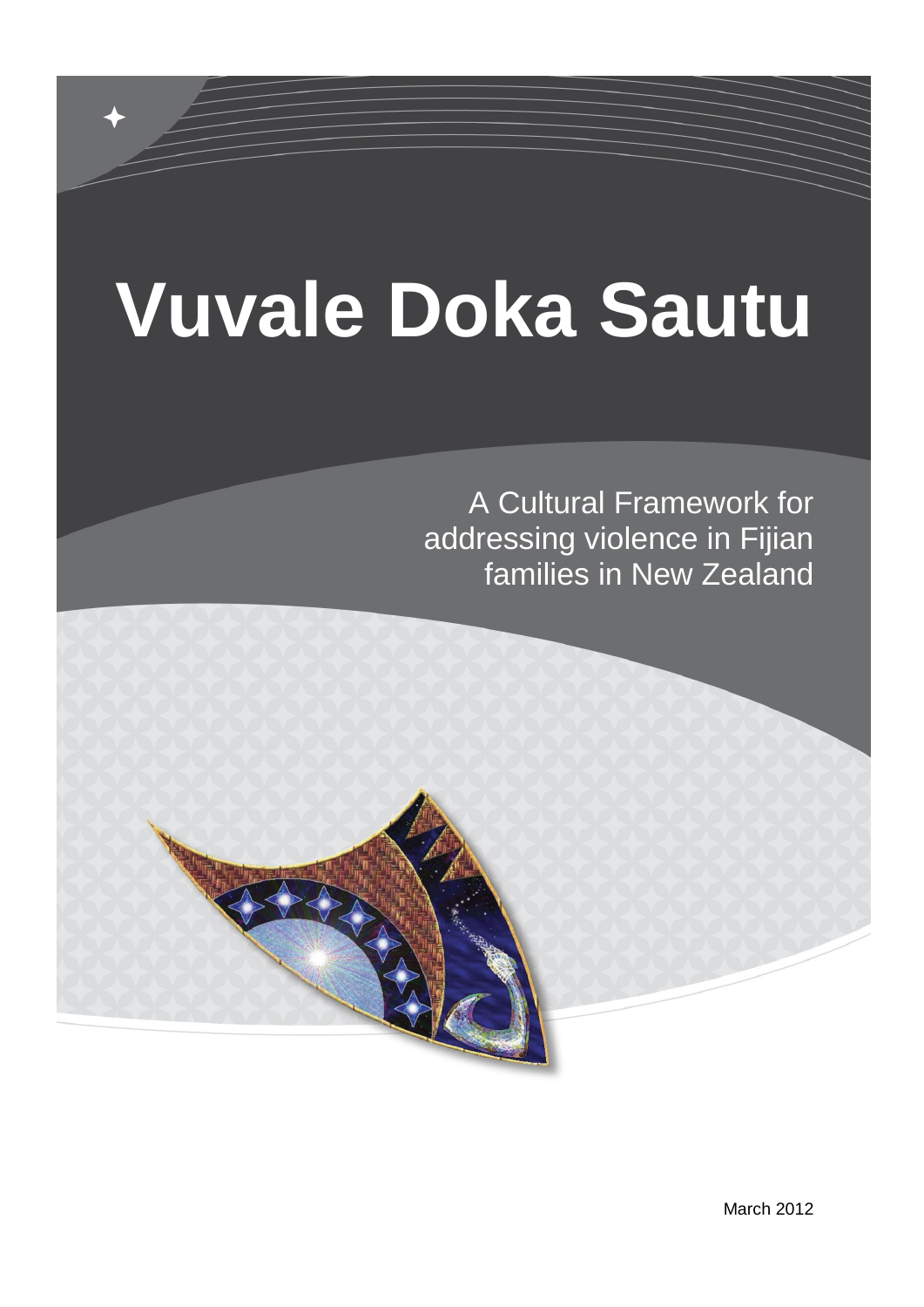#### **Guide on the use of Fijian Conceptual Framework**

This document was developed by the Fijian Working Group to assist with the development of a training programme for Fijian practitioners and service providers working with victims, perpetrators, and families from our communities who have been affected by family violence.

The information in this document can be used for research purposes\*, educational activities and programmes which promote the wellbeing of our families and communities. The Working Group request that in using this material, that the integrity of the concepts and the work is maintained. These must not be interpreted in such a way as to cause any form of harm, or violate relationships between people. Nor should the meanings of these concepts, values, and principles be compromised or subsumed under the definitions of meanings that belong to other cultures and beliefs.

The indigenous knowledge and their interpretations of meanings in this document remain the intellectual property of the Working Group. Copyright of this framework belongs to the Ministry of Social Development. The use of any part of this document is to be appropriately acknowledged.

\* <http://by167w.bay167.mail.live.com/mail/RteFrame\_16.2.4514.0219.html?dl=dl#\_ftnref1> It is recommended that any research generated from this document is guided by Pacific research guidelines such as, **Guidelines** on Pacific Health Research (2005). Health Research Council of New Zealand



#### **La Tapu (Sacred Sail)**

The basic shape is that of a Pacific canoe sail. This represents the vaka/canoe which is important in traditional Pacific navigation and exploring new horizons.

The fishhook represents sustainability as well as traditional knowledge. The fishhook colour shows the colours of the paua shell, which represents our migration to New Zealand and adapting to a new way of life while maintaining our traditions. The fishhook is linked to a spiritual cord which disappears up to the heavens. This represents our link as Pacific Islanders with our creator and the importance of our traditional and contemporary belief system. The background of the fish hook represents the sea which merges into a star filled night sky. These natural elements were the navigator's pathways to new horizons.

The triangular patterns above the fishhook is a common design motif found in all Pacific cultures. I used this pattern to represent a common thread found between the Pacific Islands.

The woven pattern represents the Kaiga (family), as a close knit unit. Each member in the Kaiga has a role and purpose in the same way each strand supports one another.

The seven stars represent the seven Pacific Island nations/groups of; Cook Islands, Niue, Sāmoa, Fiji, Tuvalu, Tonga and Tokelau. Together, they represent a collective star formation which provides support and guidance to the vulnerable. To the left of the arched 7 stars is a lagoon with a radiating light emanating outwards. The lagoon represents a safe and protected environment. The radiating light represents a new life nurtured within this safe environment while surrounded and supported by family, cultural knowledge, belief, and alofa (love).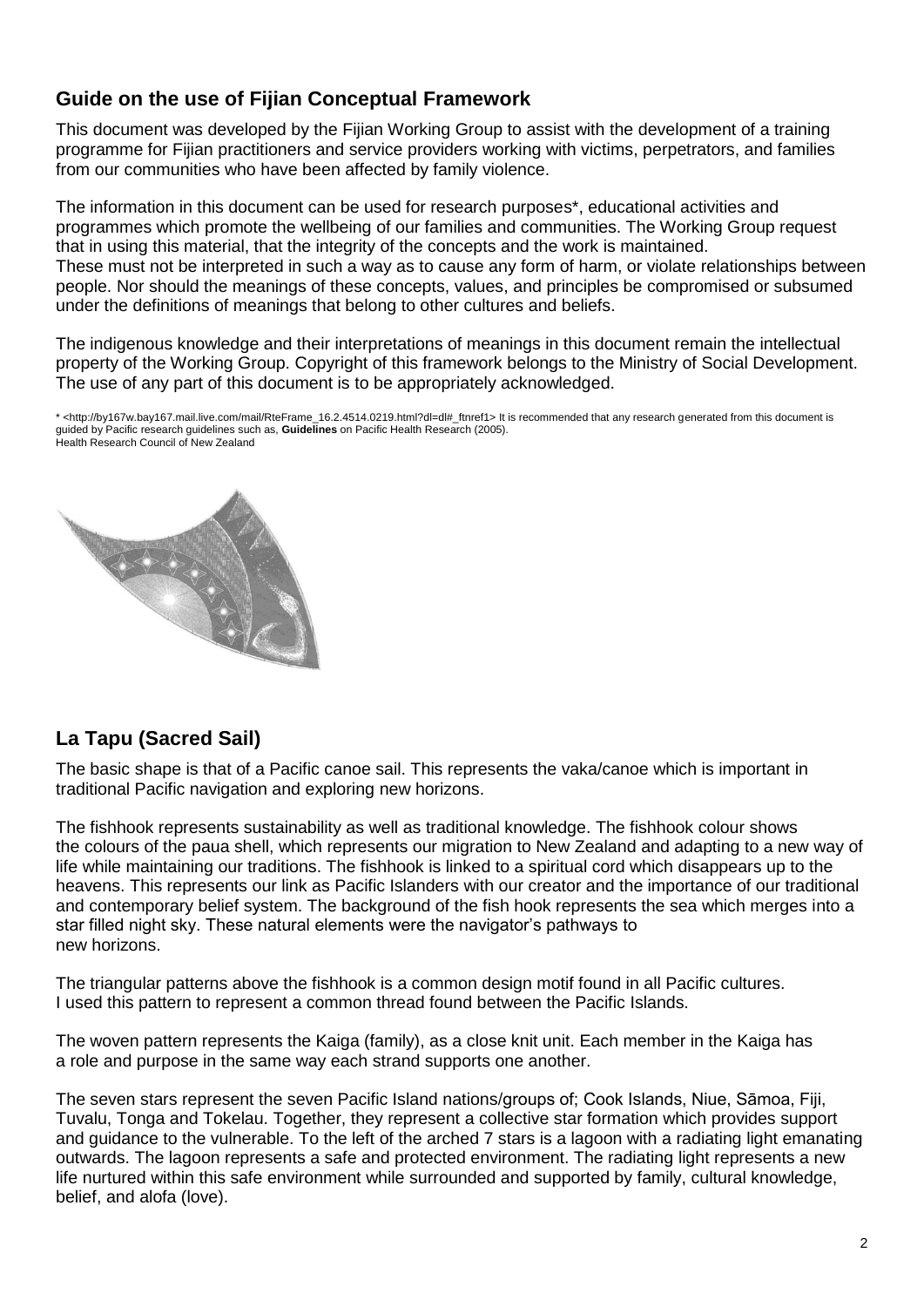Tiaki Fati Kirifi – Tokelau.

#### **The Fijian Working Group**

Rev Dr Ilaitia Tuwere, Amalaini Ligalevu, Tina McNicholas, Maureen Moala, Kiti Tuifagalele.

Writer: Sai Lealea.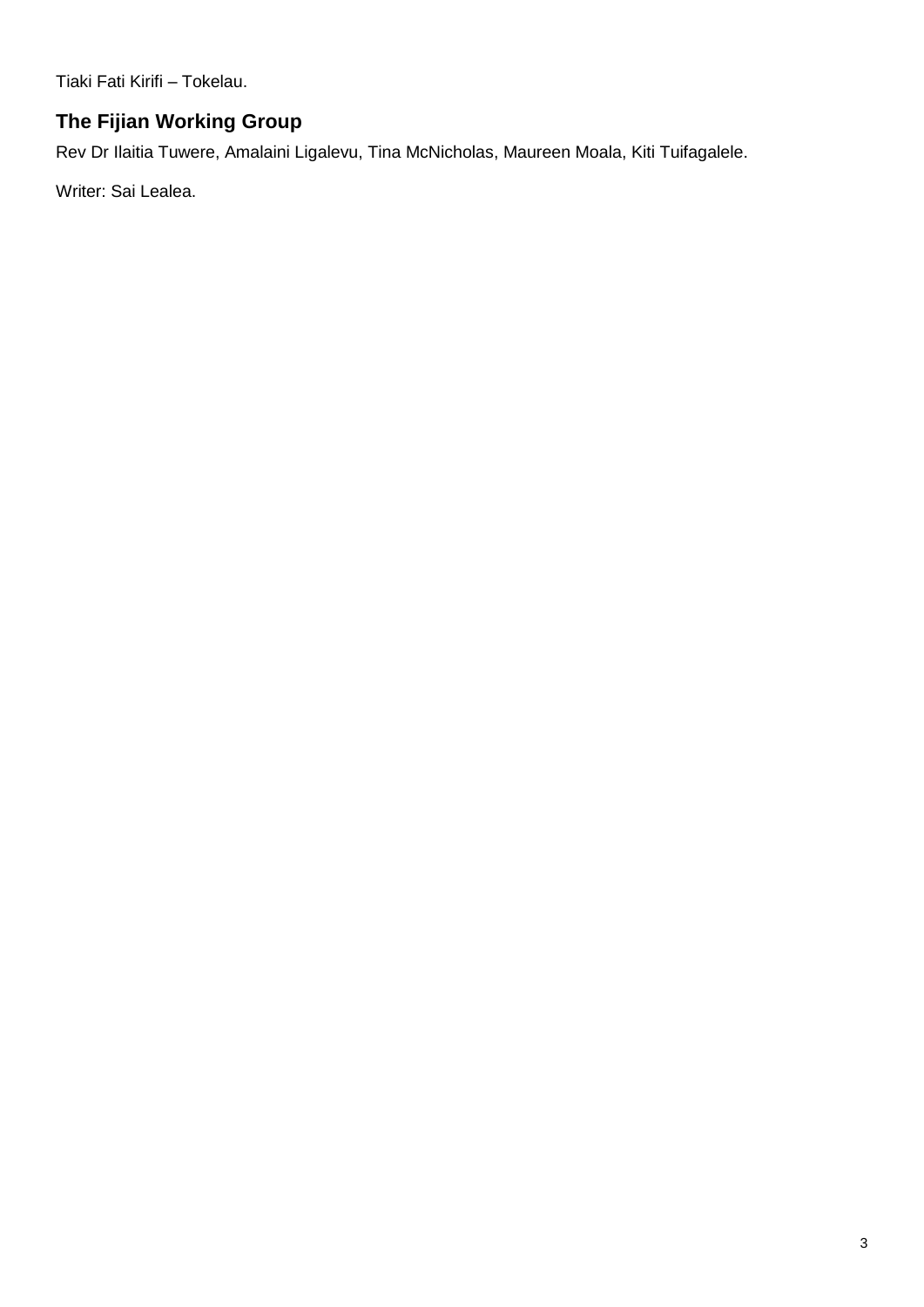## Vuvale Doka Sautu

Na Vakabibitaki ni i Tovo Vakaviti ena kena sagai me Wali nai Valavala Kaukauwa ni Veivakasaurarataki ena Loma ni Vuvale Vakaviti e Niu Siladi

> A Cultural Framework for addressing violence in Fijian families in New Zealand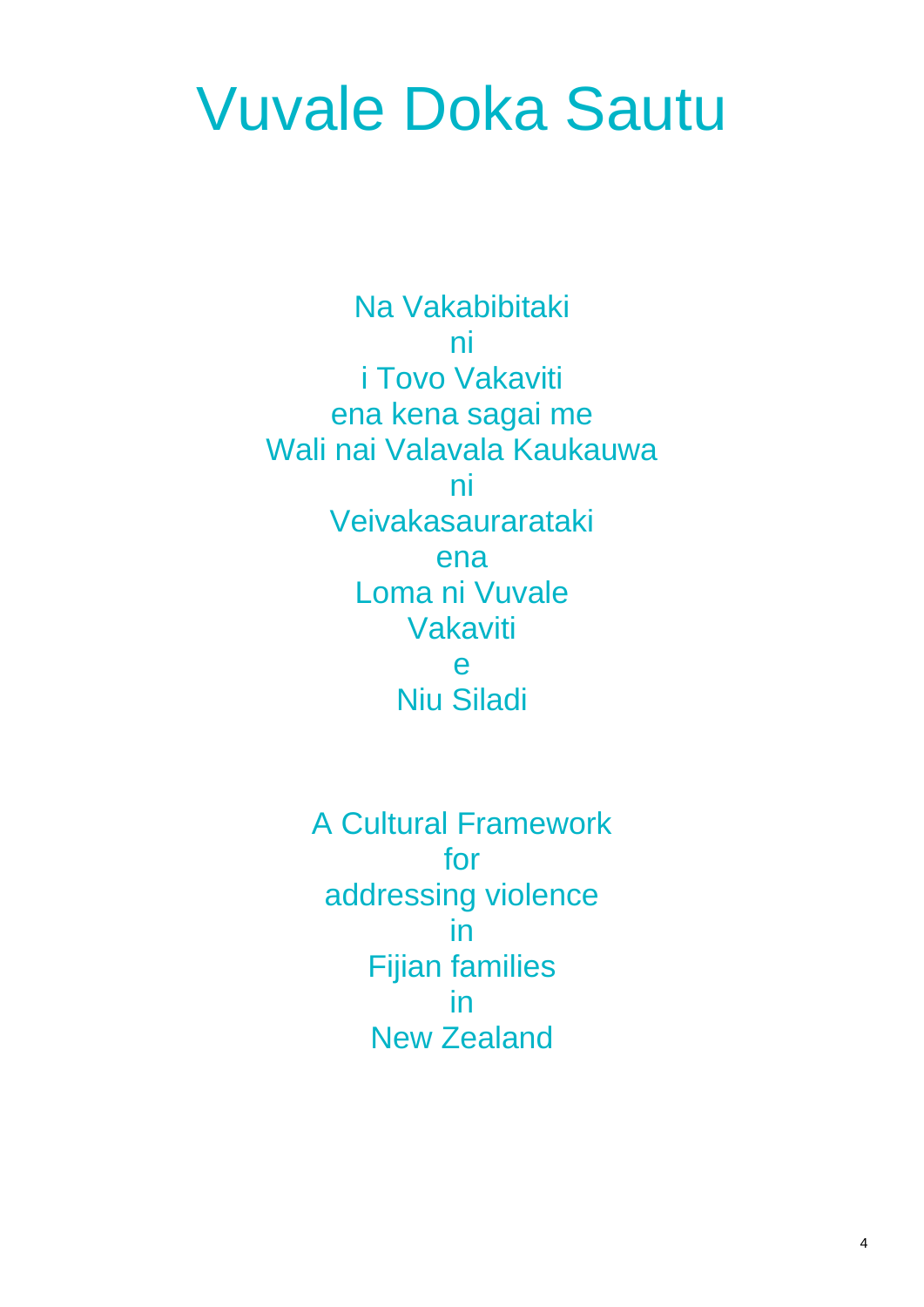## **Contents**

| Na gaunisala me vakamuri (Measures to address violence in Fijian families) 10    |  |
|----------------------------------------------------------------------------------|--|
| Vuvale Doka Sautu: a Fijian Cultural Framework for violence in Fijian families11 |  |
|                                                                                  |  |
|                                                                                  |  |

It is recommended that this document is read in conjunction with 'Falevitu: A literature review on culture and family violence in seven Pacific communities in New Zealand' and 'Nga vaka o kāiga tapu: A Pacific Conceptual Framework to address family violence in New Zealand.'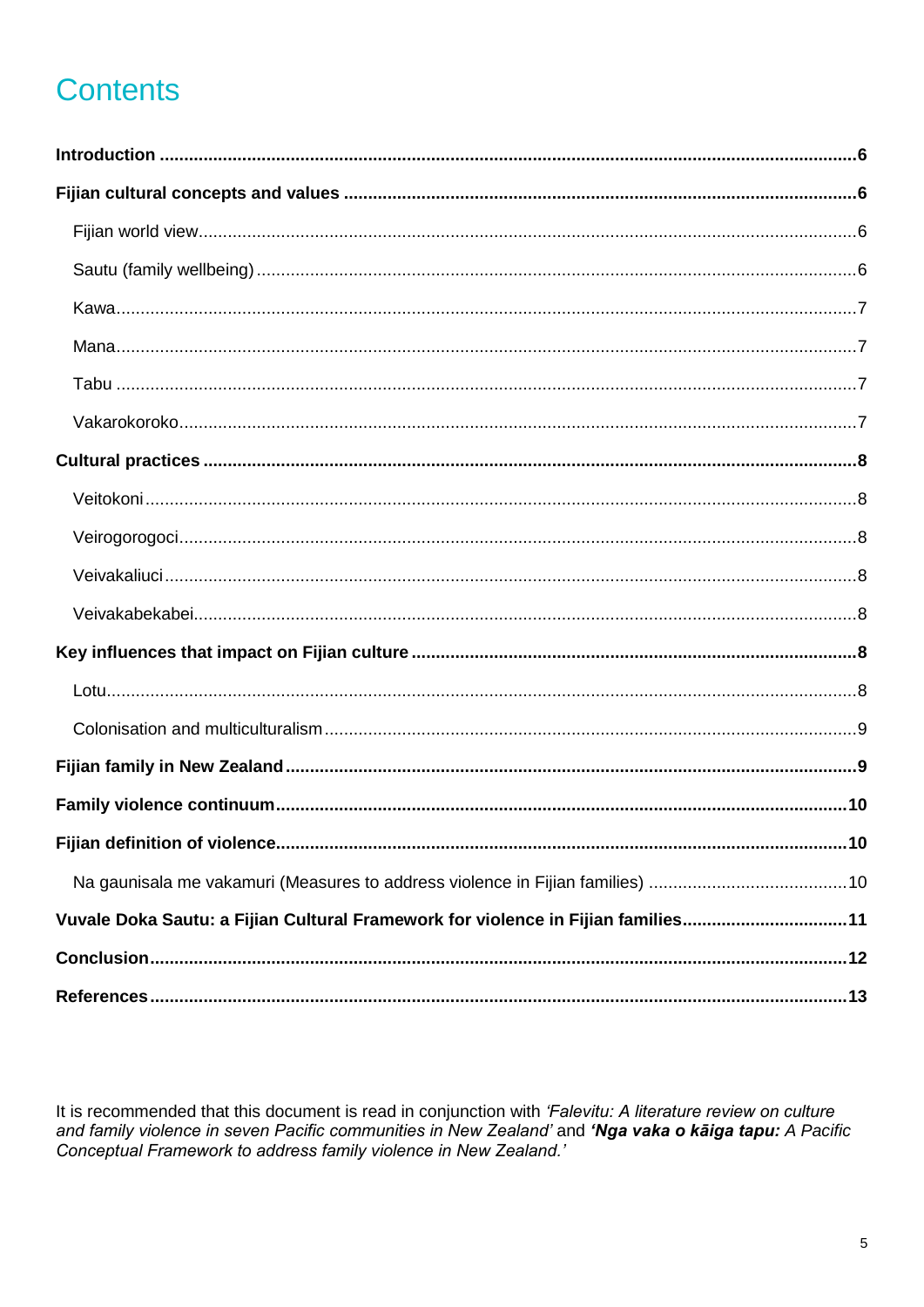## **Introduction**

The Fijian term *"Sautu"* denotes the existence and maintenance of a strong and vibrant Fijian *Vuvale* (family). It represents the pinnacle and optimal state where the family is operating at its best and have secured a stable, harmonious and mutually sustaining status. It is a situation where relationships are thriving because the key Fijian values and concepts of *Veivakarokoroko, Veidokai, Veirogorogoci, Veivakatavulici, Veinanumi, Veikauwaitaki,* and *Veilomani* are observed and promoted. It is a situation akin to reaching the final stage in the building of a Fijian house when the *Doka ni Vale* is in place as the top most and crowning glory of the house. It is the result of painstaking co-operation where different family members have played their part in building different parts following set rituals, protocols and processes. The *I Doka ni Vale* is also the desired picture the family wishes to portray outwards about its wellbeing.

*Na i valavala kaukauwa ni veivakasaurarataki* (violence) represents a fractioning in the family as it shatters and tears down all that holds the family together. In pre-Christian Fijian culture, violence was sustained by the practice of exacting revenge on perpetrators. Nowadays much more enlightened approaches can be found to better understand violence in Fijian families and how to address it. These approaches can incorporate positive elements of Fijian culture that have served Fijian families well for generations.

Violence in Fijian families in New Zealand remains a largely untalked-about activity. Its causes are multidimensional and the impacts on victims and perpetrators have direct effects on the families themselves. That is why discussions on how to address violence in Fijian families have to involve and incorporate Fijian concepts, values and principles that operate within, and govern, family relationships and dynamics.

This document sets out the Fijian Cultural Framework as developed by the Fijian Working Group following a number of meetings. It is the result of discussions and deliberations commencing back in 2010 at the "Champions of Change" fono, a national gathering of Pacific peoples to discuss ways to address violence in Pacific families. A key focus of that fono was the need to explore how culture could be incorporated in new programme approaches. It was emphasised that unless this was done, efforts at addressing violence in Pacific families would be futile.

## Fijian cultural concepts and values

This section outlines and briefly discusses a number of key Fijian cultural values and concepts relating to the *vuvale* (family) using the metaphor of a house and its construction.

#### **Fijian world view**

Understanding Fijian culture and therefore Fijian families, requires an understanding of the Fijian world view. This world view is shaped by the traditional Fijian social structures where roles are clearly prescribed according to a family's membership of each level of the traditional hierarchy. Chiefs occupy the top echelon, followed downwards by others based on their roles in the community. In turn, the traditional roles define the nature of relationships among and between the different levels. Order is maintained and promoted when members know their place in the social hierarchy and work hard not to transgress it. Stiff sanctions follow the wilful breaking of protocols and rituals that govern how members behave with each other. In pre-Christian times, penalties can result in extreme violence.

#### **Sautu (family wellbeing)**

Like others, Fijian families aspire to achieve a certain level of harmony, prosperity and stability – a situation where relationships are mutually reinforcing and respected, order is observed and maintained, through the observance and promotion of protocols and rituals. Sautu denotes such a state of being. Sau – reflects being imbued with Mana arising from one's position or performance of role. Tu – is to rise following the successful discharge of one's duty. Together, Sautu represents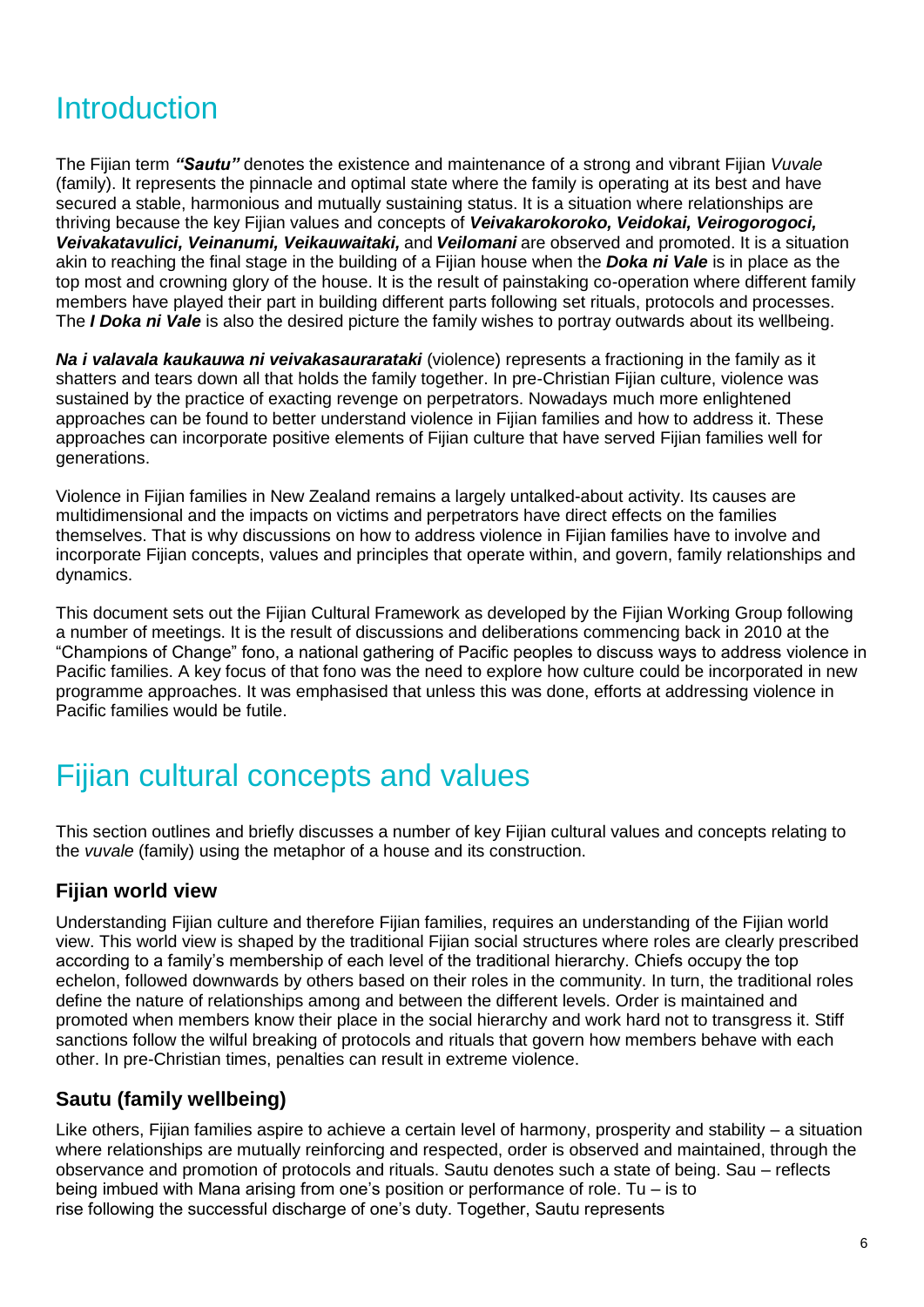an outcome of positive achievement for a family. It is akin to the top most part of a house *Doka ni Vale* serving as the crowning glory in the building process. In a village setting, *Sautu* is achieved when members adhere to their roles as defined according to their positions in the traditional social hierarchy.

**Sautu** is therefore about family wellbeing that is self-sustaining and is equipped to deal with issues that are designed to fracture its core. It is about good health as epitomised in the Fijian greeting Bula Vinaka (*Good Health*). Sautu is what Fijian families aspire to and necessarily should be the desired outcome in dealing with issues of violence in Fijian families.

#### **Kawa**

Fijians place great importance on the family lineage and history of which they are a part and which they represent. Having a good *Kawa* speaks volume about who your ancestors are. It bestows on you an obligation and a duty to uphold their legacy in terms of achievement, behaviour and ongoing interactions. To be labelled as *Kawa Ca* is a grave insult to you and a slur on your ancestors, and your descendants that can often result in retribution. For families, striving to achieve their best and displaying the highest form of good behaviour reflect good breeding and *kawa.* The concept of *Kawa* places boundaries around personal behaviour and family interactions, as what you do reflects on your family's status.

#### **Mana**

The concept of *mana* implies having supernatural powers arising from one's position at birth or connection to the spiritual world. Tuwere (2002) suggests that, in essence, *mana* has to do "with life and the power of life that is provided by the gods." In turn gods relate to a place that is treated as tabu (sacred). In traditional Fijian presentations, a shout of "*mana e dina"* at the conclusion signifies an appeal for a miracle from the gods. In modern Fijian society the link to the supernatural is now merged with that of Christian teachings and rituals around blessings. "Amen" now takes the place of a shout of mana in the appeal to the Christian god.

For Fijian families, *mana* reflects a state of reverence and regard for each other that is sacred in terms of relationships, especially very close familial relationships that are often *tabu*. Great care is taken to ensure no offence that would transgress relationships and reduce mana within the family. It is said that *Mana* wanes when traditional structures, protocols or rituals are not observed or respected, and hence mana loses its power and mystical status.

#### **Tabu**

Tabu (verb = **Veitabui**) is well established in Fijian culture. It is closely associated with mana and designates forbidden access to, or limits the practice of, certain forms of activity or behaviour. This is to reflect the sacredness of the subject, relationship or event. For instance, a chief is said to be tabu owing to their having mana. Being sacred, a chief is often avoided, or approached with deference and respect. When applied in a family, tabu is often observed between brothers and sister where contacts are restricted.

In practice, *Veitabui*, establishes boundaries that regulate behaviour, guarding against it becoming abusive or violent. It must, however, be noted that *tabu* can also apply in a family context by restricting disclosures of certain acts within the family. The observance of *tabu* in this context is done out of fear that a full disclosure of the deed will drag the family reputation down.

#### **Vakarokoroko**

The term *vakarokoroko* (respect) is critical for the harmonious existence of a Fijian family and by extension a village. It marks adherence to forms of behaviour where position in a traditional hierarchy is acknowledged in order to preserve kin relationships. The closer the relationship like that between brother and sister, the stricter the observance of the practice. This behaviour is often expressed by acts of courteousness and even avoidance among close family members or by referring to each other in the third person. It is a way of guarding against possible transgression and is highly valued and aspired to. A person who regularly displays respect will be regarded as being vakaturaga (of a chiefly manner). *Veidokai* (respect or honour) has the same meaning as *vakarokoroko* and they are often applied interchangeably.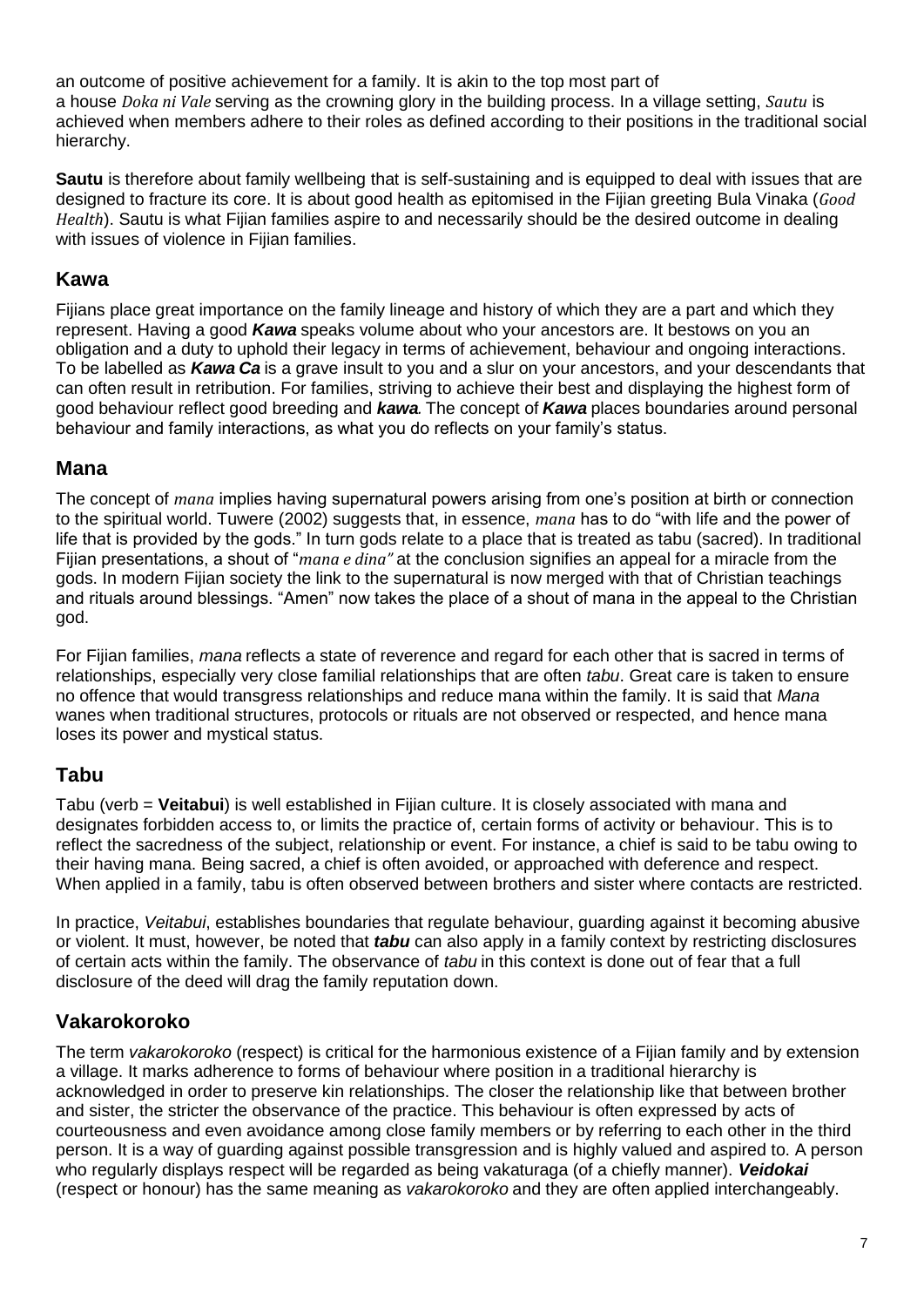## Cultural practices

The following terms could be regarded as cultural practices that operationalise the cultural concepts and values discussed on the previous pages.

#### **Veitokoni**

Family have each other for support in good and bad times because of intimate and familial ties. *Veitokoni* denotes mutual support (partnership) built around a dependent relationship. Fijians are communitarian in outlook and practice. Individualism within the family can work against the common good and is often frowned upon. In a Fijian house, Na i Sa demonstrates this paired up relationship between family members. If this partnership fails the roof and *Doka* of the house will collapse. It is a reciprocal relationship among family members that in essence determines whether or not the family functions as a unit and remains upstanding. Parents in particular are expected to actively practise *veitokoni* in a Fijian family.

#### **Veirogorogoci**

For family members to work co-operatively there has to be *Veirogorogoci*, (in short *veirogoci*) a practice of ongoing communication with, sharing with, and listening to each other. Although mediated by the observance of *tabu* as a mark of respect among close family members, *veirogorogoci* reflects obedience and observance of the family order, ritual and processes. It ensures ongoing engagement and interaction among family members, thereby sustaining relationships. Again it is parents who are expected to be actively practise *veirogoci* via ongoing communication and sharing.

#### **Veivakaliuci**

Regarding others as higher in status than oneself is part of Fijians showing respect and deference, especially to those who are higher up the social hierarchy. It is good manners not to put oneself first but allow others to come before you. It is a form of submission to those in authority and a way of valuing links and relationships. *Veivakaliuci* is also displayed through *veiqaravi* (act of serving others rather than being served).

#### **Veivakabekabei**

The term veivakabekabei (praising) denotes the importance of "valuing and nurturing" in Fijian society. It is a way of maintaining relationships via positive reinforcement and generating unity. It is not about boasting or grandstanding as this runs counter to Fijian values of *vakarokoroko and veidokai* – being self-effacing and showing deference.

## Key influences that impact on Fijian culture

For Fijian families, three key factors have impacted significantly on their cultures over time namely:

- Christianity (Lotu)
- Colonisation
- Multiculturalism

#### **Lotu**

The arrival of the Lotu (Christianity) in 1835 had a significant impact on the Fijian culture. Much of the Christian faith practices were comparable with and could be aligned with Fijian cultural practices and values making it easy to convert Fijians. This convergence is reflected in the Fiji Government coat of arms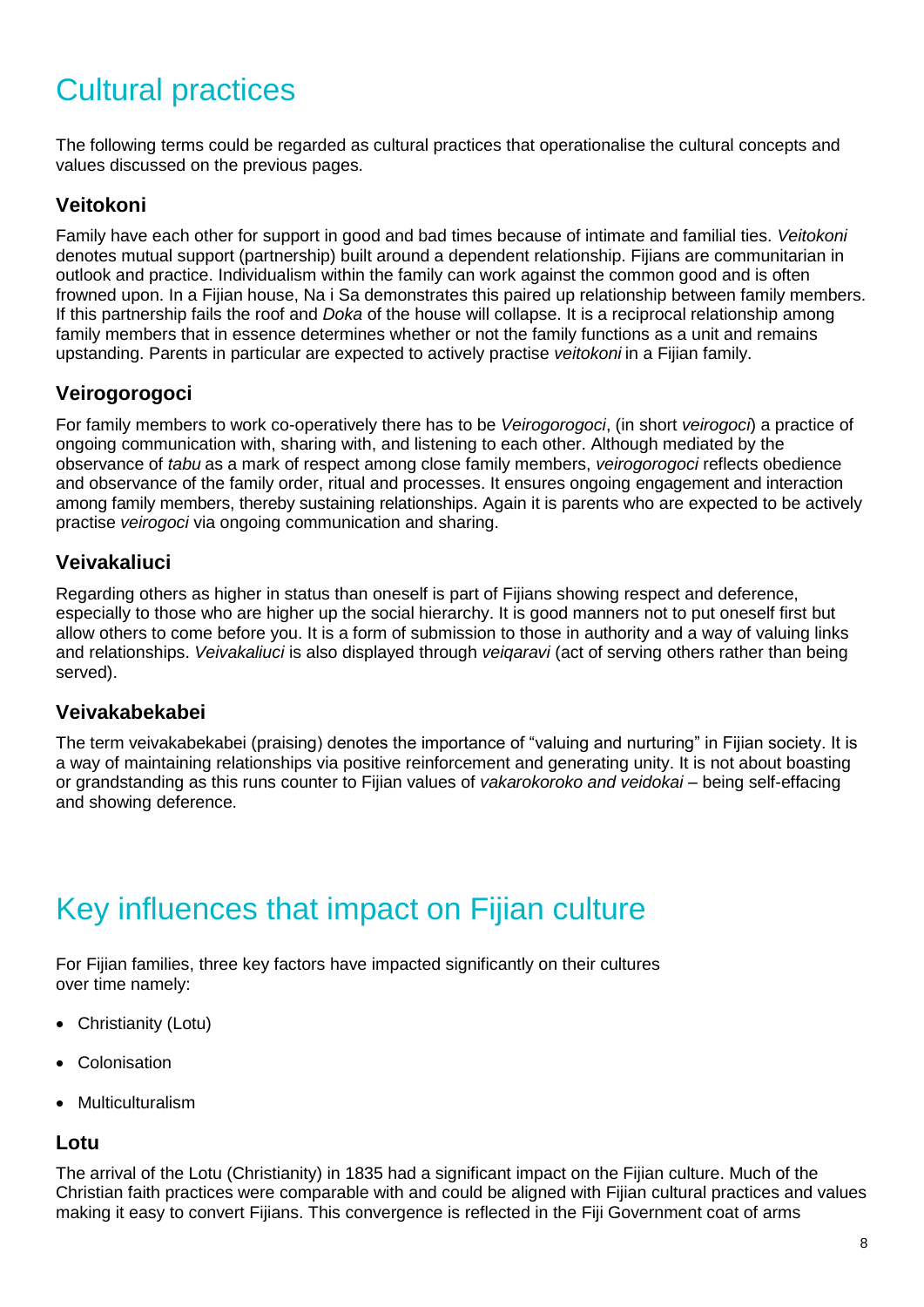*"Rerevaka na Kalou ka Doka na Tui"* (Fear God and Honour the King). In some ways, the Lotu has helped the Fijian people and their land find their identity and selfhood from being bent over Lo to being upstanding Tu. Such has been the influence of Christianity on Fijians and their culture.

The creation of the Fijian Bible by the Lotu also unified Fijians around a common dialect i.e. the Bauan dialect as the means of communication across the many different parts and traditional allegiances. Discipline and order were also introduced through Lotu teachings (*veivakatavulici*).

The *Lotu* has also been accused of cultural violence against Fijian people through its banning of some of the traditional and ceremonial practices that did not align with Christian values and teachings. But overall its influence has been progressive and stabilising, and in consonance with Fijian culture. This is evidenced by the inclusion of *Lotu* practices (brief sermons and prayers) in traditional practices such as the installation of chiefs, and the high status accorded to *Lotu* ministers in Fijian settings.

#### **Colonisation and multiculturalism**

The ongoing influence of new cultures and forms of governance have also had an impact on Fijian culture. Colonisation following the Cession to Great Britain in 1874 saw the introduction of new forms of governance that were first grafted on to traditional forms of leadership. Chiefs were pivotal in ensuring the acceptance of new modes of collective responsibility and compliance with the new laws. Communitarianism was preserved through the maintenance of traditional Fijian structures in villages and provinces. In modernday Fiji, institutions set up specifically for Fijians can be seen operating alongside those serving other races. An enduring legacy of the colonial period was the close adherence to traditional Fijian practices and leadership as a result of the prominent role given to chiefs who in turn instilled order and discipline among their people.

Violence in such an environment was contained within the traditional Fijian settings following traditional protocols and rituals as long as they abided by standards tolerated by the colonial masters. For instance, adult males were often publicly caned in villages by chiefs for transgressing village rules or traditional customs.

Following independence in 1970, a delicate balance was required to preserve the Fijian way of life and the introduction of new systems of state administration that had to cater for other new migrant groups in Fiji. This often led to charges of discrimination and has been a pretext for a number of the political upheavals since the first coup in 1987. Inter-ethnic violence has become common following the political coups, and recently, violence among the same ethnic groups e.g. Fijian – Fijian has taken place between political opponents.

## Fijian family in New Zealand

Like other migrant groups, Fijian families face ongoing challenges on their culture in New Zealand. With advances in modern living and technology and a progressive and open learning environment, aspects of Fijian culture will slowly be eroded unless there is ongoing interaction with the home country or programmes put in place to promote Fijian culture. In this regard, the setting up of Fijian language and culture nests, is welcome and needs to be encouraged.

It is the family that must play the pivotal role in instilling cultural values in, and promoting relevant and applicable practices to, its members, especially young ones. Although opportunities for those values and concepts to be practised and applied may diminish in New Zealand, there are still benefits in teaching families about them. There is power and wisdom in just knowing, as it may well be the case that although practices have changed in New Zealand, the values underpinning them remain the same and therefore credible and relevant.

Fijian family values will also be subject to change and modifications as a result of being in a new country. The key will be to identify and promote positive aspects of those values in dealing with issues such as family violence. For instance, while the observance of *tabu* between brothers and sisters may diminish, open sharing among family members via the observance of *veidokadokai* (respect) and *veirogorogoci*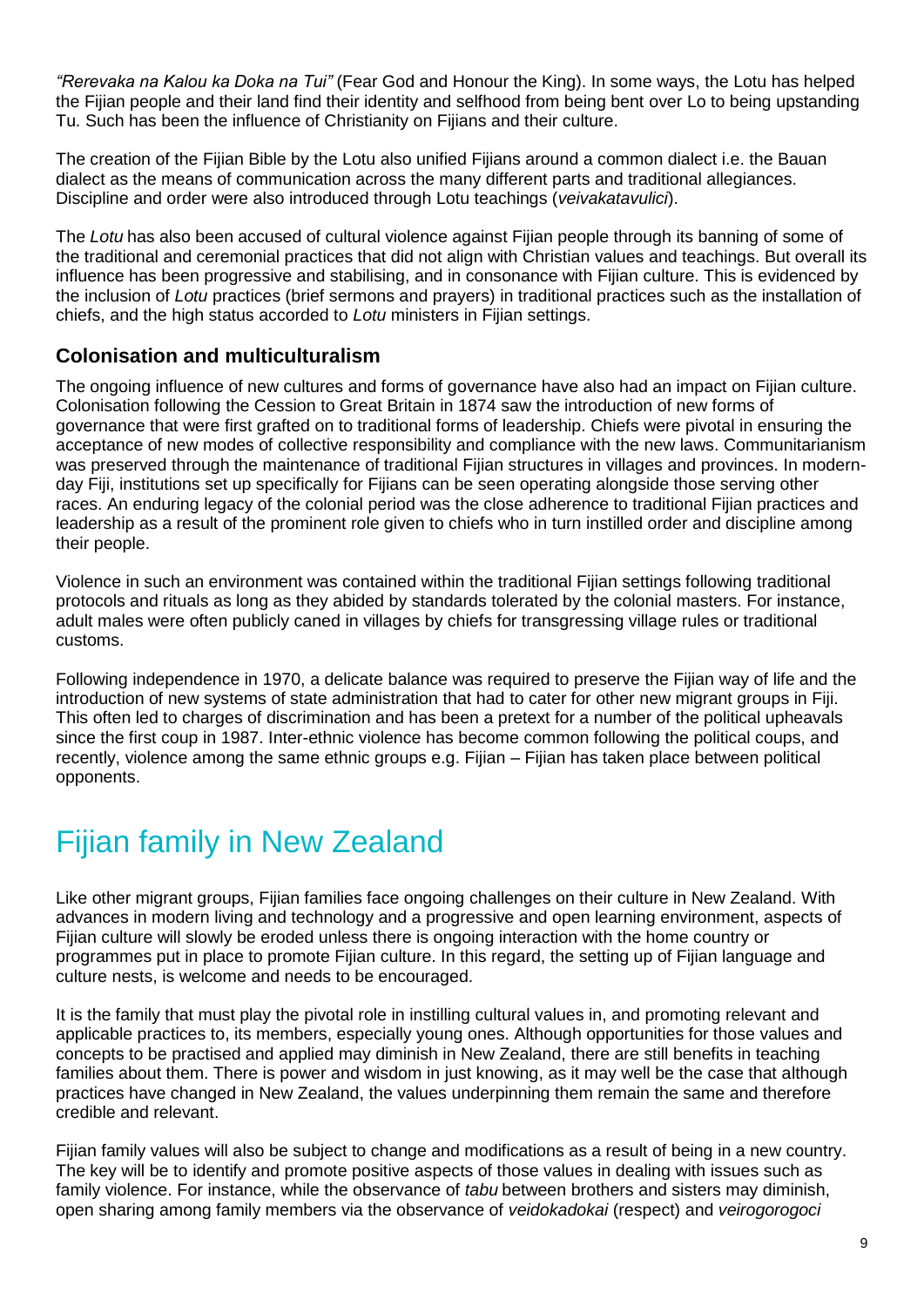(listening to each other) can contribute to harmonious and mutually sustaining family relationships. Young suicide victims have often not been helped when they were unable to share their troubles with other family members.

Economic, political and legal realities in New Zealand will have ongoing impacts on how Fijian values are expressed. The pressure on male family members to perform their role as providers may not always be met in economic downturns, thus impacting on their status among family members. But the practice of *veitokoni* and *veidokai* can ensure that family support and solidarity are maintained and upheld. Unrealistic expectation among family members can also be managed by ensuring there is *veirogorogoci* among members and sharing of burdens.

## Family violence continuum

The Fijian perspective on violence takes place on a continuum ranging from a light discipline to extreme violence. Fijian culture has a way of recognising this continuum and can be applied to protect against violence as defined in New Zealand law. Disciplining young family members is part of upholding family order, and instilling a sense of responsibility or *bibi ni tavi*, and is part of *veivakatavulici* (teaching) but has to be done with a non-physical approach in order to avoid inflicting injury.

The perspective is not one that condones violence in the family as it runs counter to the values upon which families are built and sustained. In fact violence represents a fracturing and breakdown of family values and unity, thus making it difficult to achieve all that the family aspires to – SAUTU: a strong and vibrant *Vuvale*.

The existence of legal definitions and sanctions for violence in New Zealand is a given. Fijian family values have to be aligned with that reality and in a way that still upholds and reinforces both. A family that practises *veirogorogoci, veidokadokai, veilomani* and *veivakaliuci* is able to comply with the law by being respectful, supportive, loving and accepting of authority.

Fijian culture has both positives and negatives. Throughout history it has adapted to the times and situations in which it has found itself. As we move into the future, it is important that we retain our culture as it defines our identity as a people. Fijians want to progress into the future with the positives of their culture.

## Fijian definition of violence

The following descriptions attempt to capture the term violence in Fijian.

*Na i tovo kaukauwa ni veivakasaurarataki se veivakatotogani* – the use of force that is applied against the will or to scare and undermine (Violence)

*Na i tovo kaukauwa ni veivakasaurarataki ena loma ni vuvale* – the use of force that is applied against the will, to scare and undermine family members (Violence in the family)

#### **Na gaunisala me vakamuri (Measures to address violence in Fijian families)**

While preventative measures must be targeted at all the phases in the continuum, the emphasis must be on preventing violence in families occurring in the first place. These measures need to be designed and implemented utilising the Fijian values, concepts and practices identified in this document. In designing programmes to address violence in Fijian families, the following key elements need to be considered:

| <b>Outcome sought</b>     | Vuvale Sautu (Strong & Vibrant Family).                                                                                             |
|---------------------------|-------------------------------------------------------------------------------------------------------------------------------------|
| <b>Impact of violence</b> | Threatens wellbeing of Vuvale (Family Well being) because it is<br>contrary to the values, principles and practices that are at the |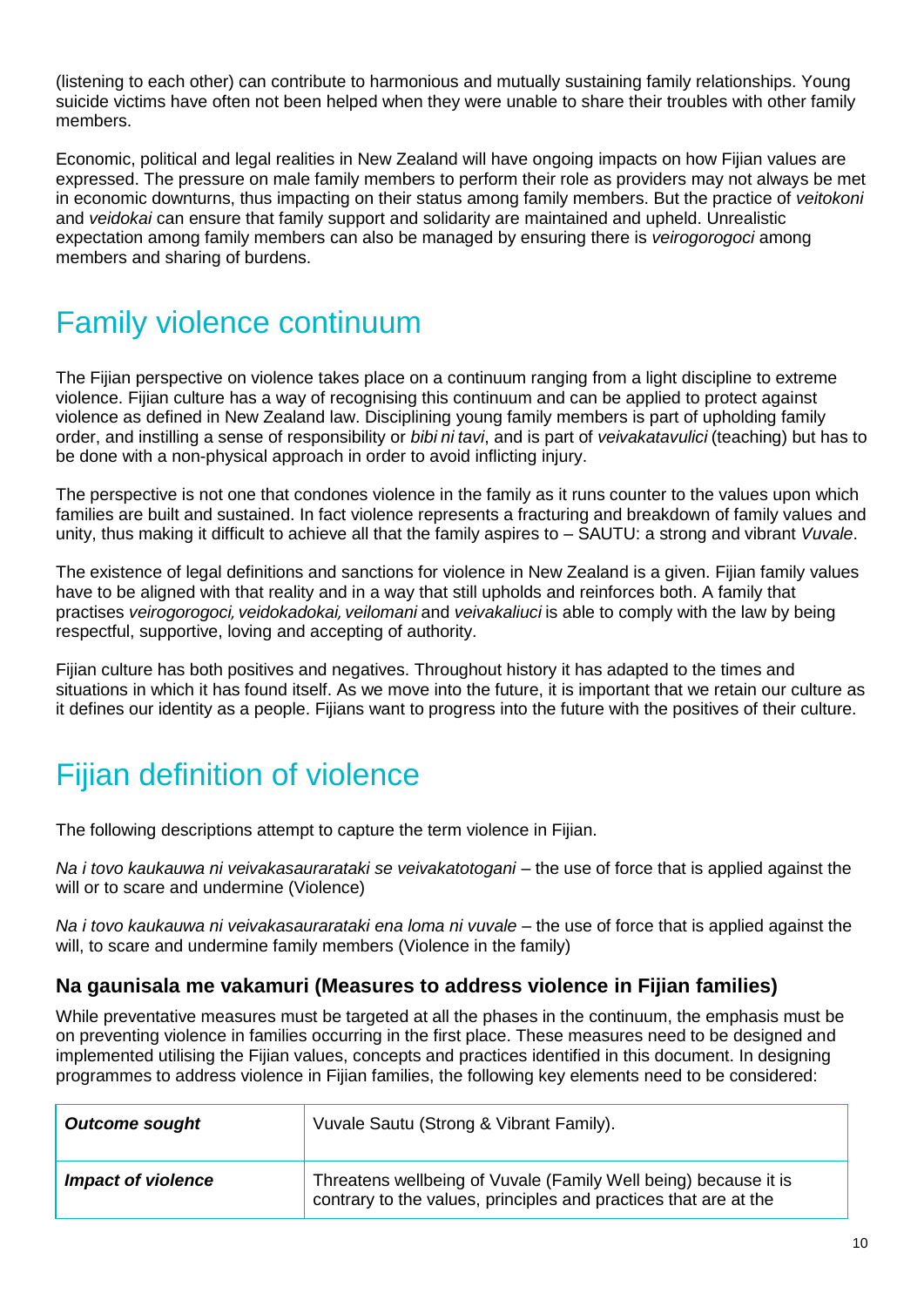|                             | core of Vuvale.                                                                                                                                                                                                                                                                                                                                                                                                                                                   |
|-----------------------------|-------------------------------------------------------------------------------------------------------------------------------------------------------------------------------------------------------------------------------------------------------------------------------------------------------------------------------------------------------------------------------------------------------------------------------------------------------------------|
| Value-based approach        | Apply Fijian values and concepts in diagnosing and understanding<br>cause and effect links to violence. Need to consider positives and<br>negatives in how values are operating in practice.                                                                                                                                                                                                                                                                      |
| <b>Continuum outlook</b>    | Target measures based on Fijian values and concepts at the different<br>phases of violence, with emphasis on pre-incidence.                                                                                                                                                                                                                                                                                                                                       |
| <b>Family and Community</b> | Apply Fijian cultural concepts and practices to understand, shape and<br>influence the external environment in which violence occurs. Using<br>the family entails valuing and nurturing all its members<br>and the principles and practices by which they live. Family has to<br>take ownership of violence in the family for a family approach to be<br>effective. Understand linkages of family to wider community (church,<br>clubs etc.) as forms of support. |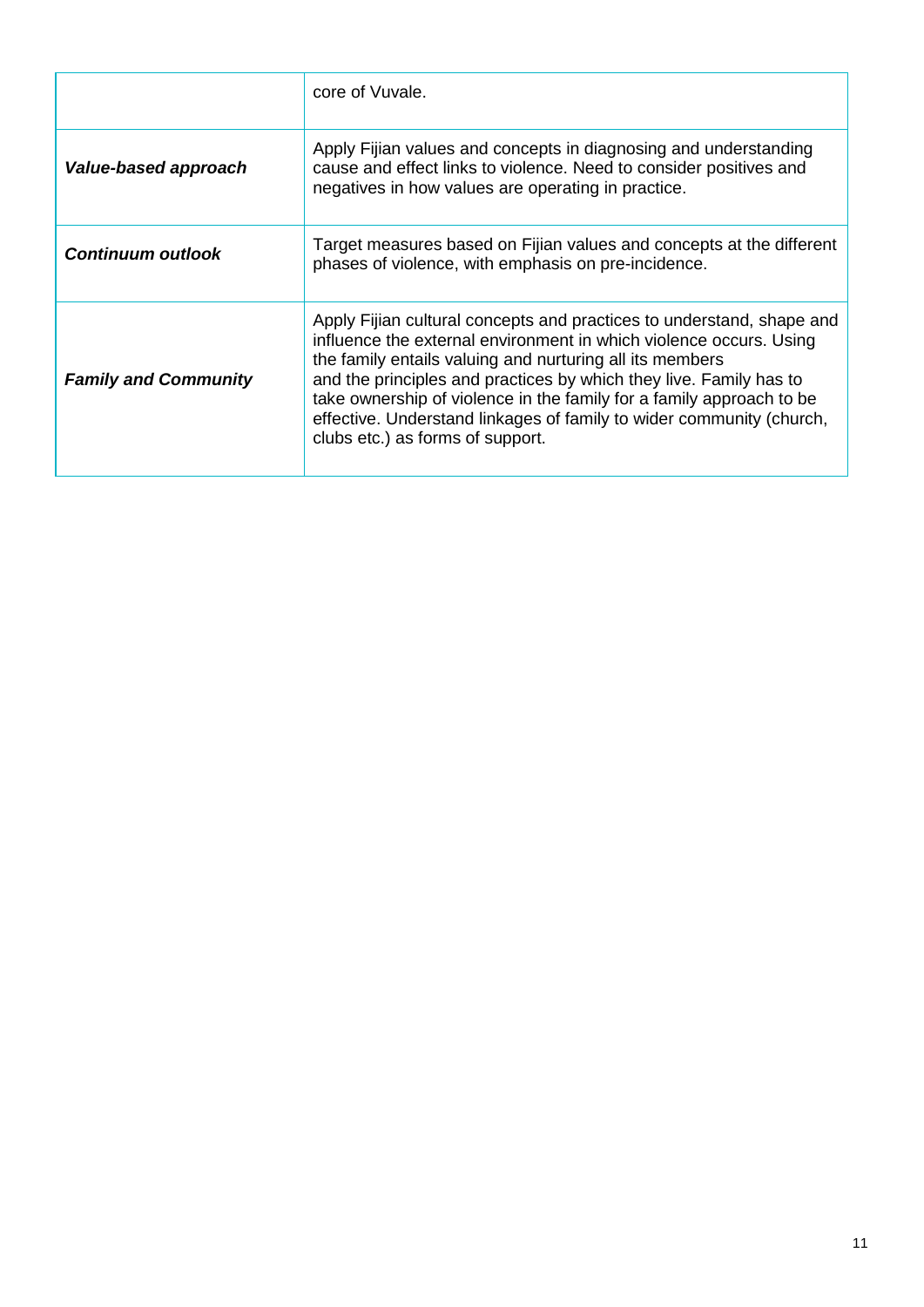## Vuvale Doka Sautu: a Fijian Cultural Framework for violence in Fijian families

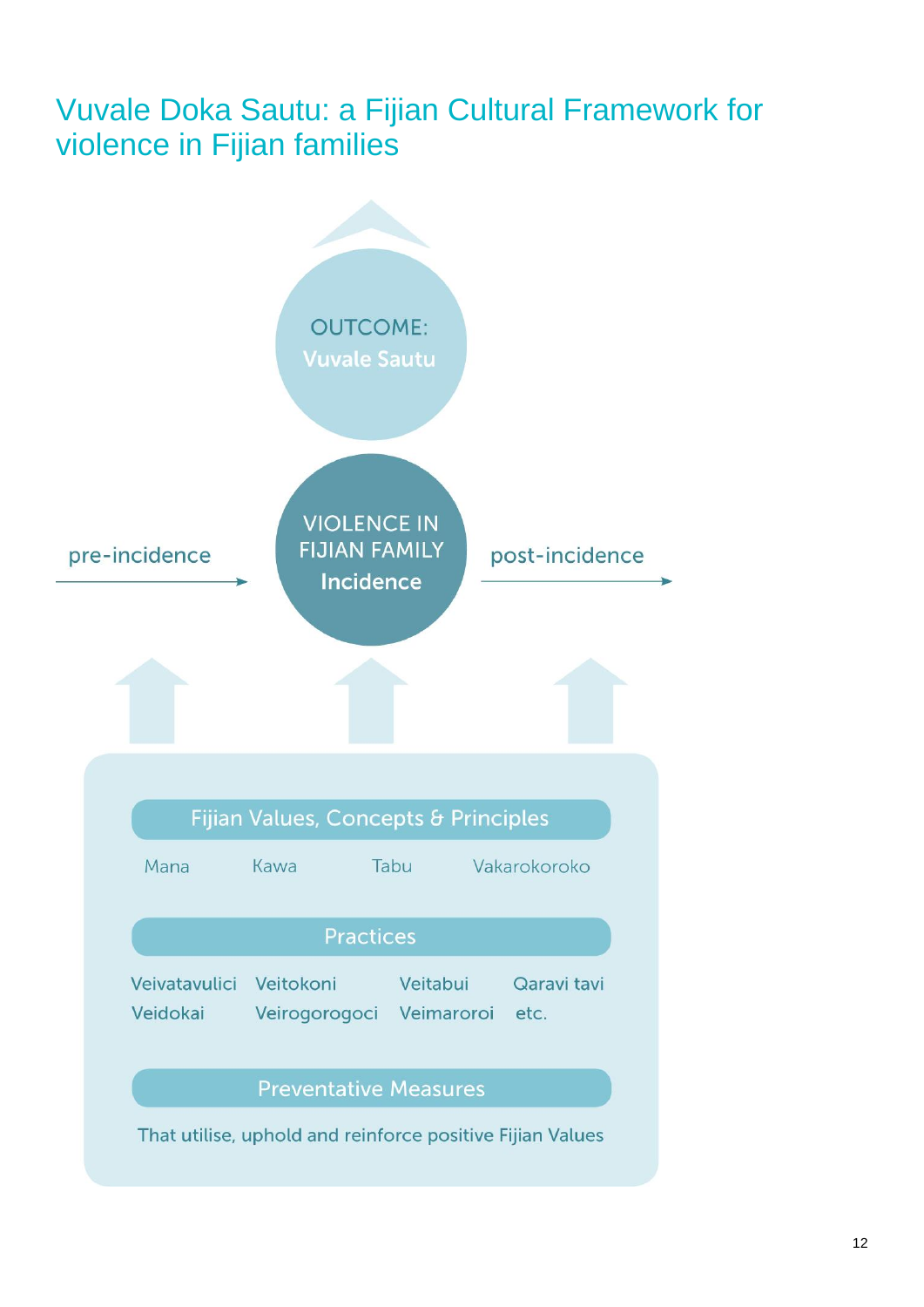## **Conclusion**

*Na i valavala kaukauwa ni veivakasaurarataki* (violence) represents a fractioning in the Fijian family, as it shatters and tears down all that holds the family together. Violence threatens family stability and renders it difficult to achieve a status of *Sautu* (strong and vibrant family). It runs counter to all that a Fijian family is based on and aspires to.

Initiatives to address violence in Fijian families need to have regard to key concepts and values relating to Fijian cultures. These need to be incorporated into and inform preventative measures that are designed at the programme level.

The development of a Fijian Cultural Framework, as set out in this document, acknowledges the importance of Fijian culture in dealing with violence in families. The Framework identifies a number of key cultural values and concepts that shape Fijian thinking and behaviour and how these function within families. It also describes a number of Fijian cultural practices that operationalise the values and cultural concepts relating to family and violence. While the list may or may not be inexhaustive, it would greatly benefit from ongoing discussion and dialogue with the Fijian community to ensure its relevance and applicability in the New Zealand setting.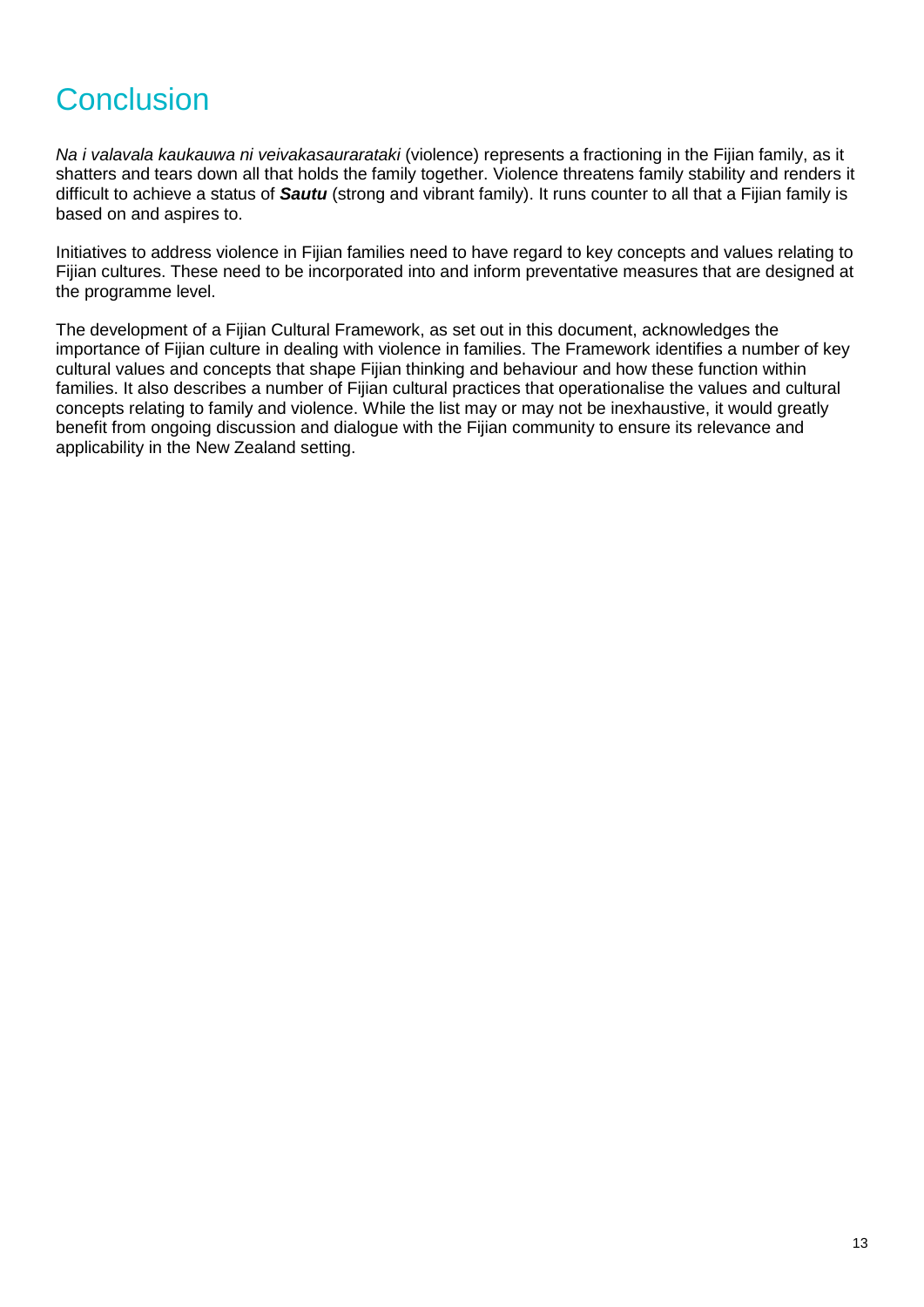### References

Capell, A. 1991. *A New Fijian Dictionary,* Government of Fiji

Centre for Social Research and Evaluation. April 2007*. The Scale and Nature of Family Violence in New Zealand: A review and evaluation of knowledge,* Ministry of Social Development

Lasaqa, I. 1984*. The Fijian People Before and After Independence 1959–1977,* Australian National University, Canberra

Nayacakalou, R. 1961. *Tradition and Change in the Fijian Village,* University of the South Pacific, Suva

Ravuvu, A. D. 1983. *The Fijian Way of Life,* Institute of Pacific Studies, University of the South Pacific, Suva

Ravuvu, A. D. 1987. *The Fijian Ethos,* Institute of Pacific Studies, University of the South Pacific, Suva

Ravuvu, A. D. 1992*. Culture & Traditions: Implications for Modern Nation Building* in Culture and Democracy in the South Pacific, Institute of Pacific Studies, USP, Suva

Scarr, D. 1980*. Ratu Sukuna – Soldier, Statesman, Man of Two Worlds,* Macmillan

Tuwere, I. S. 2002. *Vanua: Towards a Fijian Theology of Place,* Institute of Pacific Studies, Suva and College of St John the Evangelist, Auckland, New Zealand

Capell, A. 1991*. A New Fijian Dictionary*, Government of Fiji

Centre for Social Research and Evaluation, April 2007*. The scale and nature of family violence in New Zealand: A review and evaluation of knowledge*, MSD

Lasaqa, I. 1984*. The Fijian People Before and After Independence 1959–1977,*  ANU, Canberra

Nayacakalou, R. 1961*. Tradition and Change in the Fijian Village*, USP, Suva

Ravuvu, A. D. 1987. *The Fijian Ethos,* Institute of Pacific Studies, USP, Suva

Ravuvu, A. D. 1983. *The Fijian Way of Life,* Institute of Pacific Studies, USP, Suva

Ravuvu, A. D. 1992*. Culture & Traditions: Implications for Modern Nation Building* in Culture & Democracy in the South Pacific, Institute of Pacific Studies, USP, Suva

Scarr, D. 1980*. Ratu Sukuna – Soldier, Statesman, Man of Two Worlds,* Macmillan

Tuwere, I.S. 2002. *Vanua: Towards a Fijian Theology of Place*, Institute of Pacific Studies, Suva & College of St John the Evangelist, Auckland, NZ